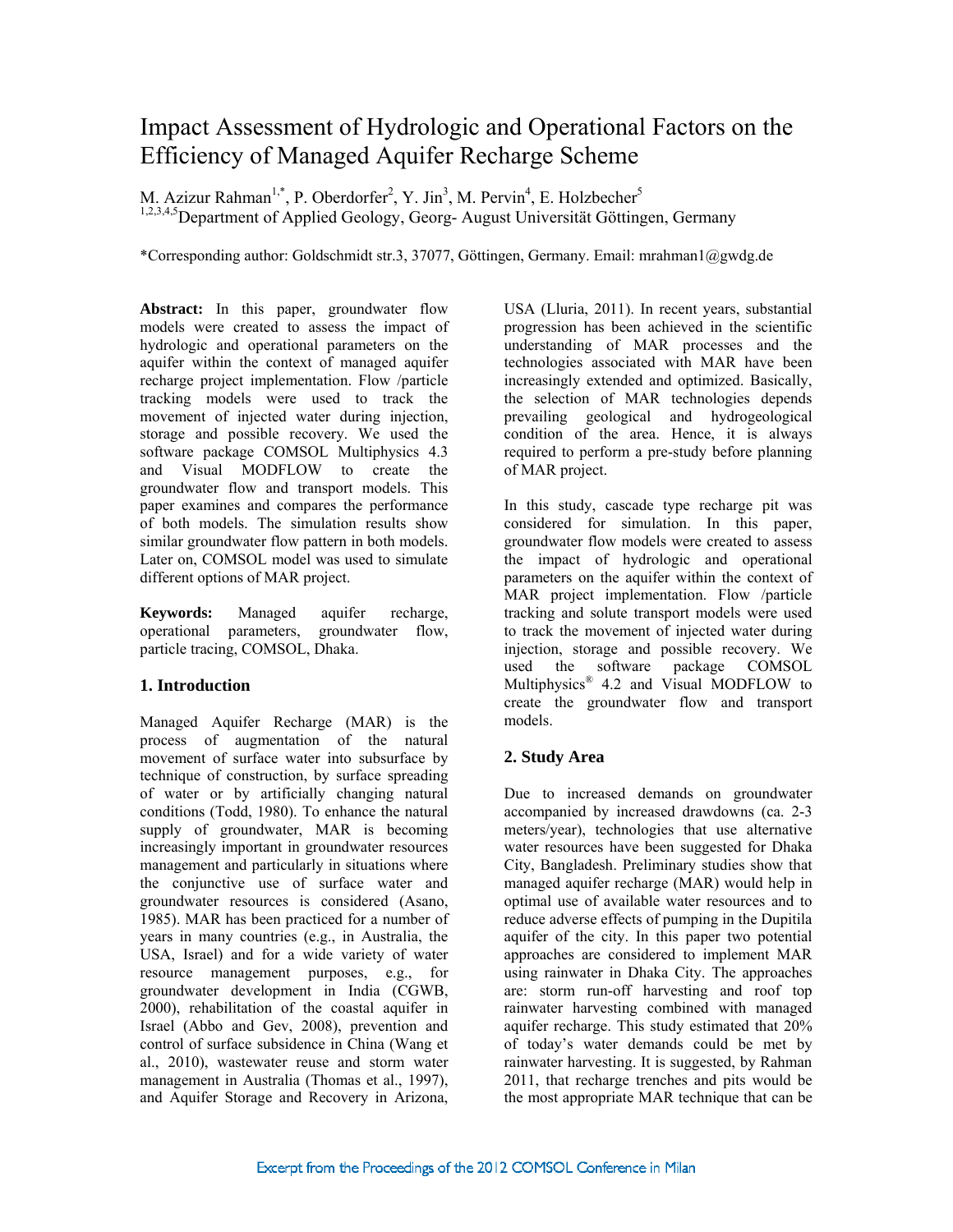implemented in most parts of the recharge area  $(ca. 277 km<sup>2</sup> out of 370 km<sup>2</sup>). In case of a$ recharge trench, the lower parts (15 to 20 m) that are in direct contact with the aquifer can be backfilled with biosand filters (BSF) with a reactive layer containing metallic iron  $(Fe<sup>0</sup>)$  to offer pre-treatment of the infiltrated water. Regarding water quality of the injected water, residence time of more than 6 months is recommended. As the distribution of pumping wells in the city is very dense, it is important to investigate the movement of the groundwater in the aquifer after injection. As a first step, this paper presents the preliminary results of the groundwater flow behavior under the water injection scenario. The flow behavior with in the recharge trench was not consider at this stage.



**Figure 1:** Study area showing Clay thickness, natural water bodies, lowlands, and wetlands in Dhaka City (based on data obtained from Sultana, 2009 and modified afterwards)

For examining the scenario, a place in the Dhaka City (See Figure 1 and 2) was selected where no pumping wells are functioning except one deep well. In this study, only upper aquifer was considered for simulation.



**Figure 2:** View of the model area with exemplary injection well location.

#### **3. Methods and Model description**

In this study two separate groundwater flow model were developed. We used visual MODFLOW and COMSOL Multiphysics<sup>®</sup>.

Visual Modflow is renowned software for groundwater flow and transport simulation. Visual Modflow is a complete and easy-to-use modeling environment for practical applications in three-dimensional groundwater flow and contaminant transport simulations. It is a finite difference model (Harbaugh and McDonald, 1996), which solves a system of equations describing the major flow and related processes in the hydrological system. The partialdifferential equation of groundwater flow used in Visual Modflow can be represented by the equation 1 as shown below:

$$
\frac{\partial}{\partial x}\left(K_{xx}\frac{\partial h}{\partial x}\right) + \frac{\partial}{\partial y}\left(K_{yy}\frac{\partial h}{\partial y}\right) + \frac{\partial}{\partial z}\left(K_{zz}\frac{\partial h}{\partial z}\right) + W = S_s\frac{\partial h}{\partial t} \tag{1}
$$
\nWhere.

 $K_{xx}$ ,  $K_{yy}$ , and  $K_{zz}$  = Values of hydraulic conductivity along the x, y, and z coordinate axes  $(L/T)$ ;

 $h =$  Potentiometric head (L);

W=Volumetric flux per unit volume representing sources and/or sinks of water, with W<0.0 for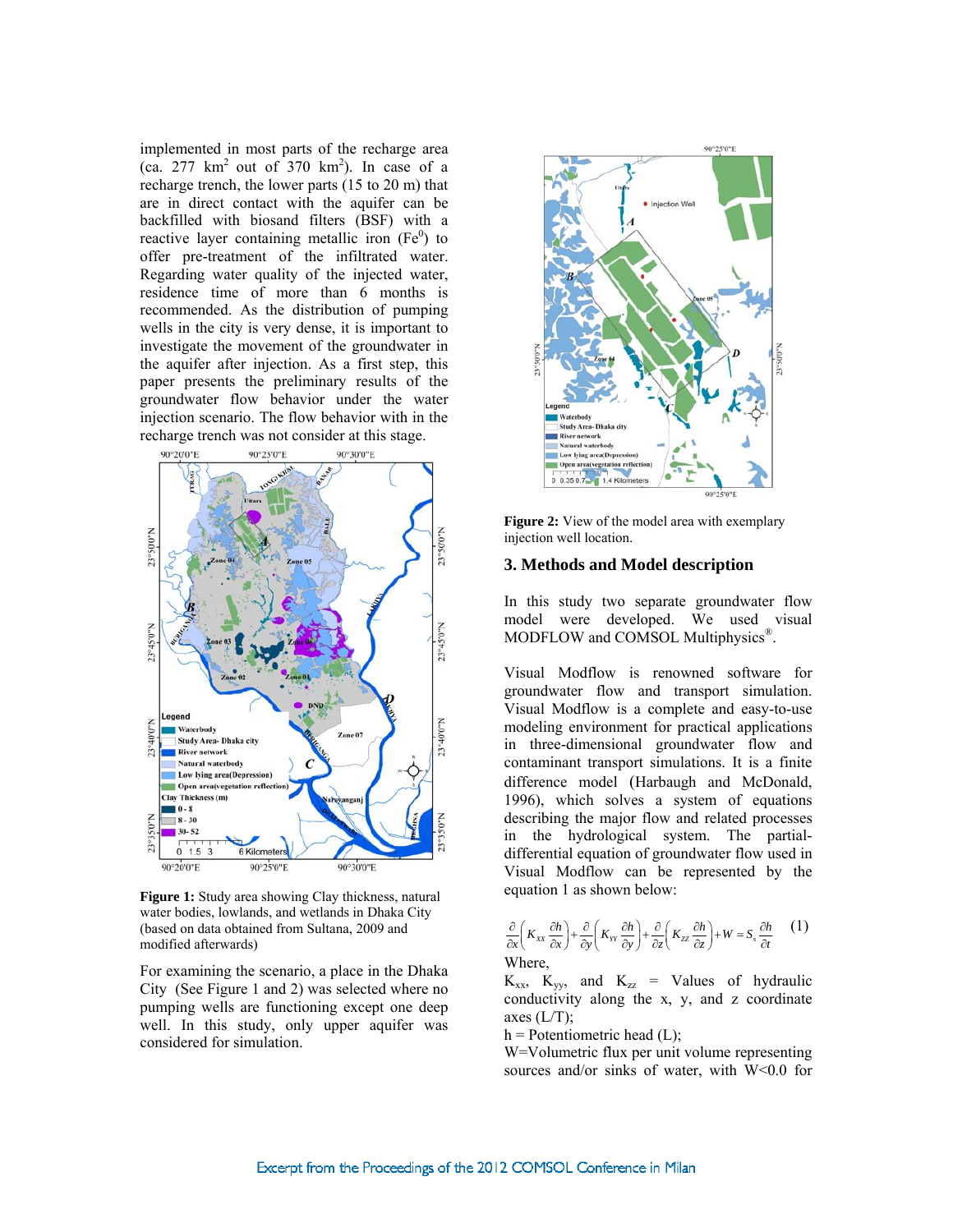flow out of the ground-water system, and  $W>0.0$ for flow in  $(T^{-1})$ ;

 $S_s$  = Specific storage of the porous material  $(L^{-1})$ ; Visual Modflow uses rectangular grid to discretize the model domain.

Porous media and subsurface flow package that is included in COMSOL Multiphysics<sup>®</sup> (COMSOL AB, 2008) were used. Darcy's law was used to simulate the groundwater flow and particle tracing was used to demarcate the zone of influence of the recharge water. Darcy's law can be explained as follows:

$$
\frac{\partial}{\partial t} (\rho \varepsilon) + \nabla \cdot (\rho u) = Qm \quad (2)
$$
  
 
$$
u = -\frac{\kappa}{2} \nabla p \quad (3)
$$

$$
u = -\frac{\kappa}{\mu} \nabla p
$$

Where,

 $u =$  Darcy velocity or specific discharge vector (SI unit:  $m/s$ );

 $\kappa$  = permeability of the porous medium (SI unit: m2);

 $\mu$  = fluid's dynamic viscosity (SI unit: Pa·s);

 $p =$  fluid's pressure (SI unit: Pa)

 $p =$  density (SI unit: kg/m3);

 $\epsilon$  = porosity,

 $Qm = a$  mass source term (kg/(m<sup>3</sup>·s).

COMSOL uses triangular grid to discretize the model domain (Finite element).

#### **Model set up:**

The transient flow model involves a twodimensional horizontal cross-sectional domain (4 km x 2 km). Boundary condition for flow is a time variable constant head at all boundaries. The groundwater level for the boundaries was obtained from the geostatistical analysis that was undertaken based on the observed data at the monitoring wells of Bangladesh Water development Board (BWDB). Figure 3 and Figure 4 shows the domain geometry in COMSOL and Visual MODFLOW, respectively.



**Figure 3:** Model domain and mesh in COMSOL

In both modeling environment, effective Porosity, horizontal hydraulic conductivity were considered as 0.18 and 30 m/d, respectively. The model was considered as homogenous without any anisotropy. All the data were obtained from Institute of Water Modeling (IWM).<br>IW3 IW2



**Figure 4:** Model domain and mesh in Visual MODFLOW

#### **4. Results and discussions**

The models are simulated for one years (365days) without any injection scenario. Afterwards three injection wells were incorporated to each models and simulated. The groundwater level was observed for each simulation in a virtual monitoring well at position P (2000 m, 1000 m). Figure 5 shows the groundwater level comparison at COMSOL and Visual MODFLOW simulation, considering injection and no injection.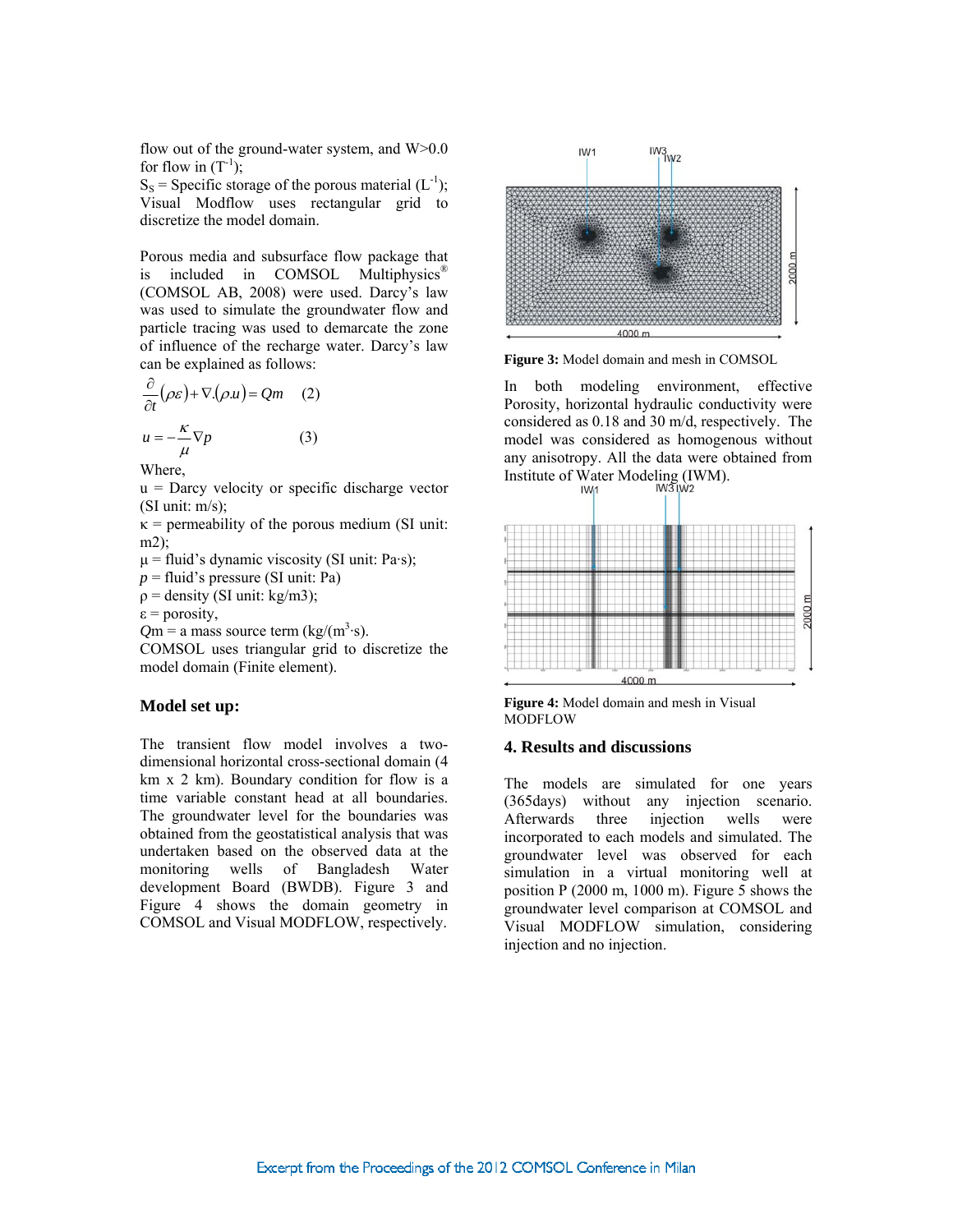

**Figure 5:** Comparison of GWL

The difference between two software simulations under without injection condition is much greater than with injection condition. The results for both scenarios in Visual Modflow are almost similar, whereas the difference in COMSOL simulation is prominent. This may indicate that the COMSOL model is more sensitive to any change in water injection than that of Visual Modflow. Besides these, the difference in using cell descritization, using of governing equations might play a role.



**Figure 6:** Groundwater flow direction (a) before injection ( 0 days) (b) after 2 years of injection

Figure 6a and 6b shows the groundwater level status after a long term simulation (2 years). Six injection wells were used. The result shows that more injection well is required to develop groundwater in the study area.

We used the COMSOL model in order to simulate further injection scenario. During MAR, it is recommended to recover the injected water after 180 days for water quality improvement. Particle tracing in fluid flow was used to estimate the distance for installation of injection well. Figure 7 shows the zone of influence for the injection well after after 5 **years.**<br>Surface: Hydraulic head (m). Contour: Hydraulic head (m).



**Figure 7:** Zone of influence of the injected water in two injection wells at the study area

## **5. Conclusions and prospective**

The overall aim of the study was to explore the feasibility of using COMSOL Multiphysics® for groundwater modeling under MAR implementation. Visual MODFLOW was also used for compare the COMSOL output. The two modeling software shows similar pattern of flow behavior but with significant difference in output. Further investigation is required to understand the clear difference.

Generic partial differential equation (PDE) solvers, provided by COMSOL, that are robust in handling coupled equations. Several models ( 1D, 2D, saturated and variably saturated etc) can be developed in the same platform using different model physics and can be combined easily. This flexibility is not available in Visual Modflow.